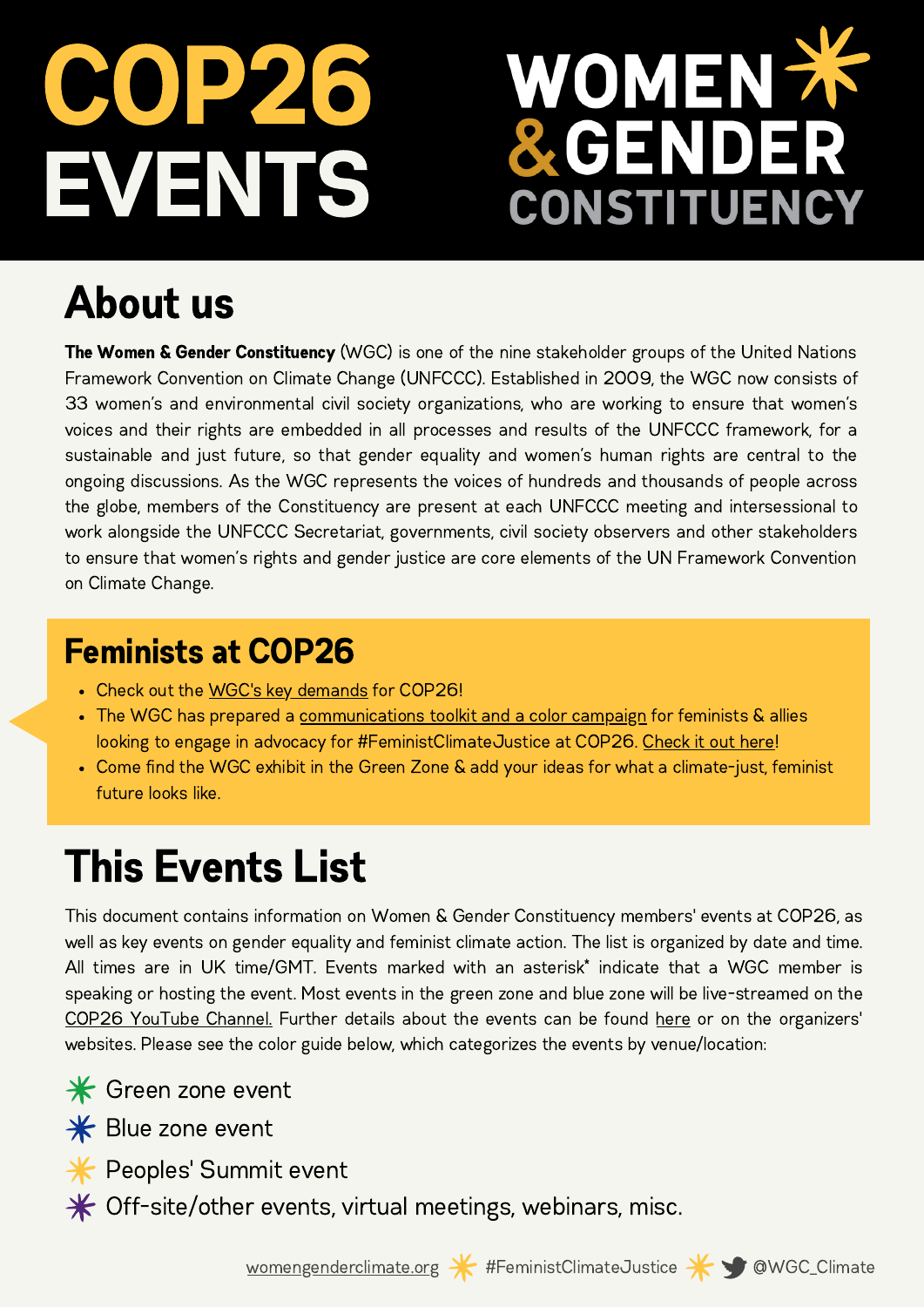



#### $\mathcal K$  **OFFICIAL GAP Workshop: Role of National Gender** and Climate Change Focal Points (Part 1)

10:00 - 13:00 | Blue Zone

#### $\frac{1}{2}$  Earth Observers: From space frontiers to frontline farmers; a women-led debate on climate justice

15:30-17:00 | Green Zone, Science Show Theatre

### $*$  Feminist Action for Climate Justice\*

16:00-17:30 | Green Zone, Tower Base North | [Livestream](https://youtu.be/66Alpbq5Urk)



 $\mathcal K$  **OFFICIAL GAP Workshop: Role of National Gender** and Climate Change Focal Points (Part 2)

10:00 - 13:00 | Blue Zone

#### $\mathcal H$  Glasgow Women's Leadership Panel on Gender Equality and Climate Change\*

11:30-12:30 | Blue Zone, Scottish Government Pavilion

### $\mathcal K$  Training session: mobilizing through a global lens\*

13:00-17:00 | Edinburgh, location TBD





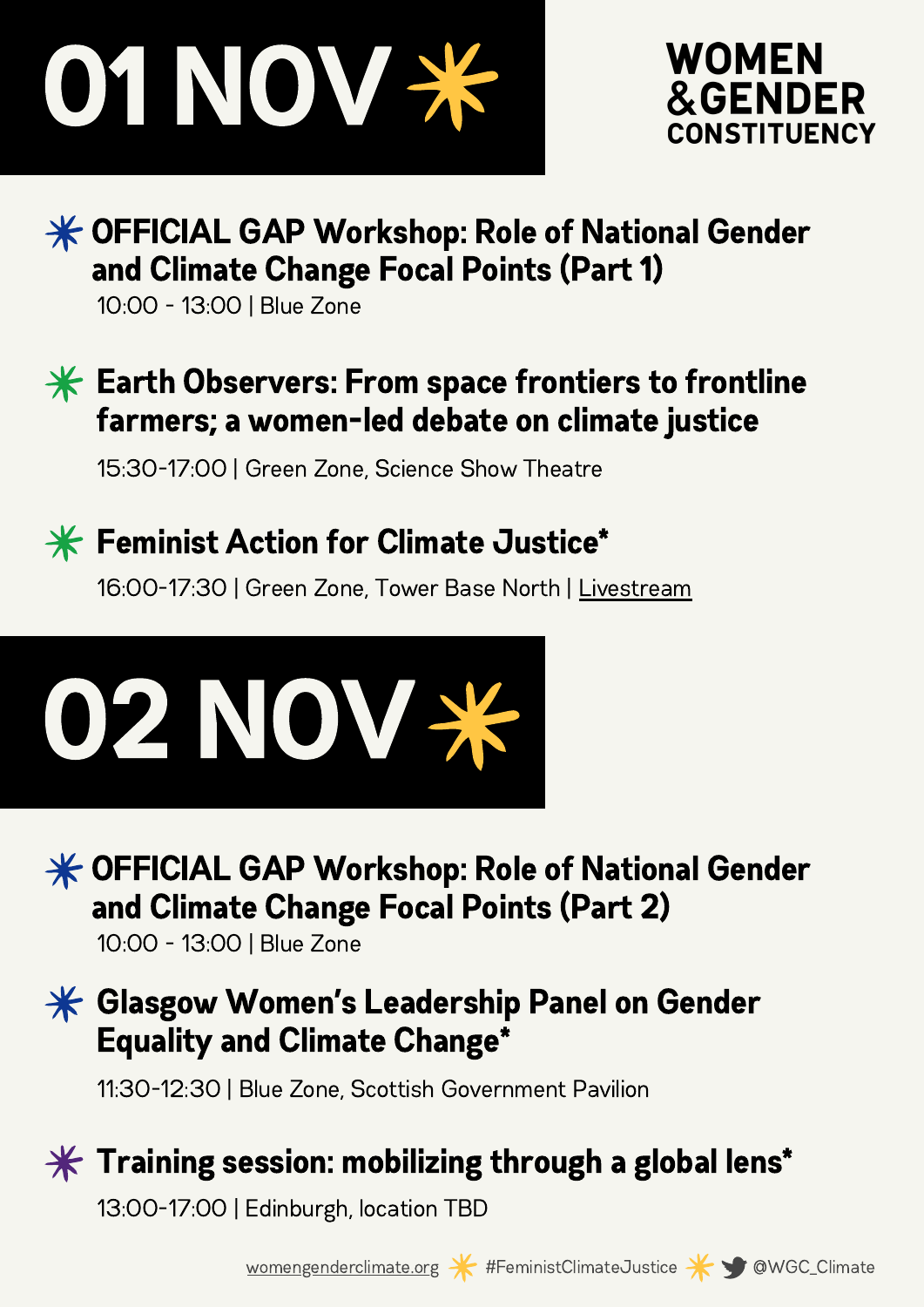



#### $\frac{1}{100}$  Mobilising Equitable, Just and Gender-Sensitive Climate Finance

9:30-11:00 | Green Zone, Tower Base North

#### $*$  The Climate-Development-Gender Nexus: lessons learned from the Belgian national energy & climate plan

11:15-12:30 | Blue Zone, BENELUX Pavilion

#### $*$  No pot of gold for community adaptation and system resilience\*

13:15-14:30 | Blue Zone, South Downs (Multimedia Studio 1)

#### $\mathbf{\ast}$  Women and Climate: actions in Brazil\* Mulheres e Clima: Ações no Brazil\*

14:00 - 15:00 | Virtual Meeting | [Register](https://forms.gle/QCaV8tGS3pA573PLA) here



#### $*$  Voices on Ecofeminism in the COP26\*

15:00 - 16:30 | Virtual Meeting | [Zoom](https://oxfamintermon.zoom.us/j/94305969955) link

#### $\frac{1}{2}$  **Women in Finance Climate Action Group**

15:30-17:00 | Green Zone, Tower Base South



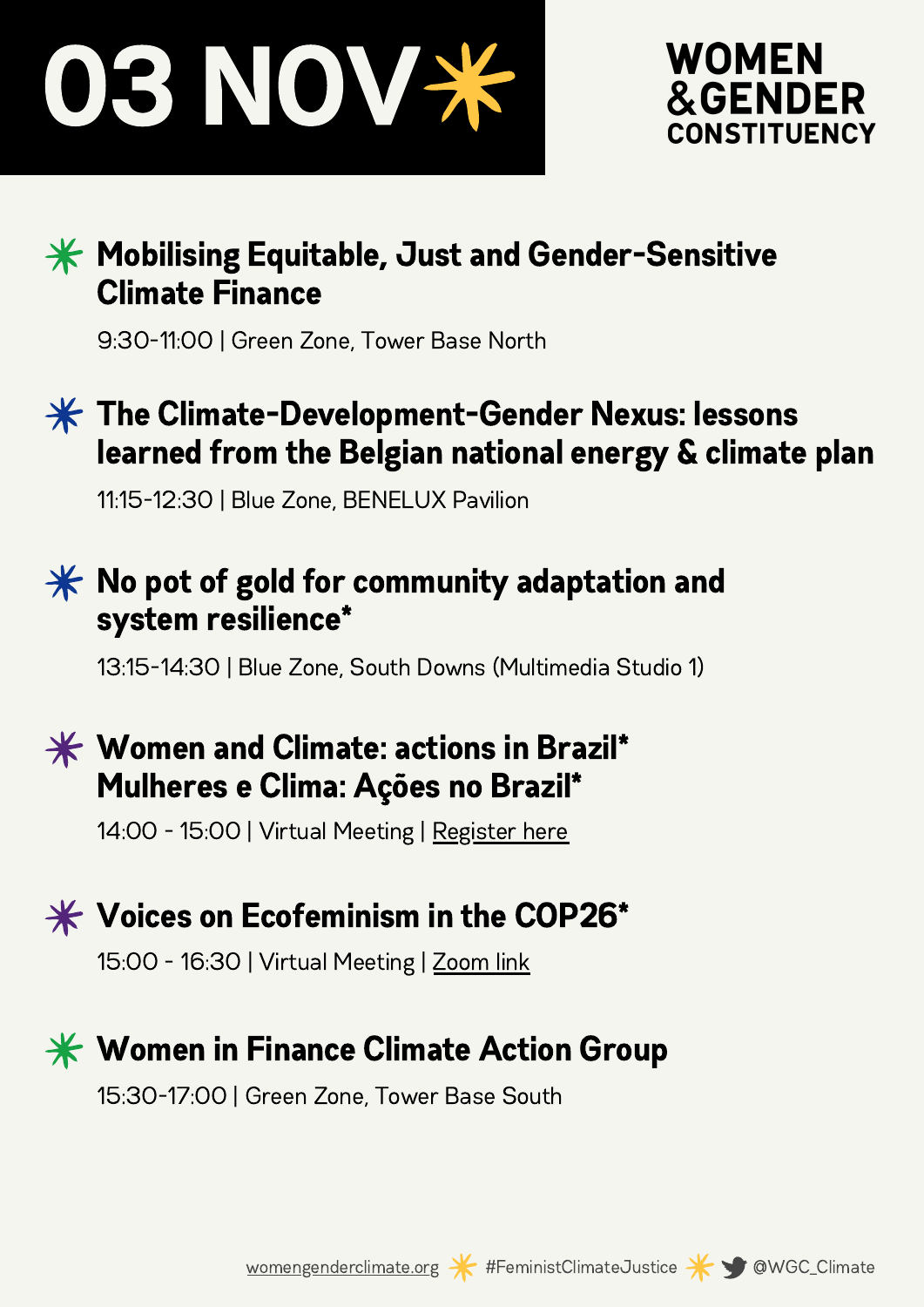



#### $\mathcal K$  Female Leadership: Energy for The Global Energy **Transition**

8:00 - 8:45 | Blue Zone, UK Government Pavilion

#### $*$  Engaging citizens in urban climate action for inclusive just transition programs\*

11:30-12:45 | Blue Zone, Loch Lomond (144 pax)

#### $*$  Business and Climate Justice: Empowering Women Through a Just Transition

12:30-14:00 | Green Zone, Tower Base South

#### $*$  Gender-just climate finance: from barriers to actionable solutions\*

13:15—14:30 | Blue Zone, Glen Affric (Multimedia Studio 3)

#### $\mathbf{\hat{*}}$  Building capacity and tracking climate action to empower women and girls\*

15:00 - 16:15 | Blue Zone, Loch Lomond (144 pax)

#### $\mathbf{\divideontimes}$  Ambition on Gender & Climate Action: Global Young Feminists on Gender in the NDCs\*

16:45—18:00 | Blue Zone, Loch Lomond (144 pax)

#### $\mathbf{\divideontimes}$  Why do we need a feminist approach to tackling the climate crisis?\*

18:00 -21:00 | The Pearce Institute, 840-860 Govan Road, Glasgow



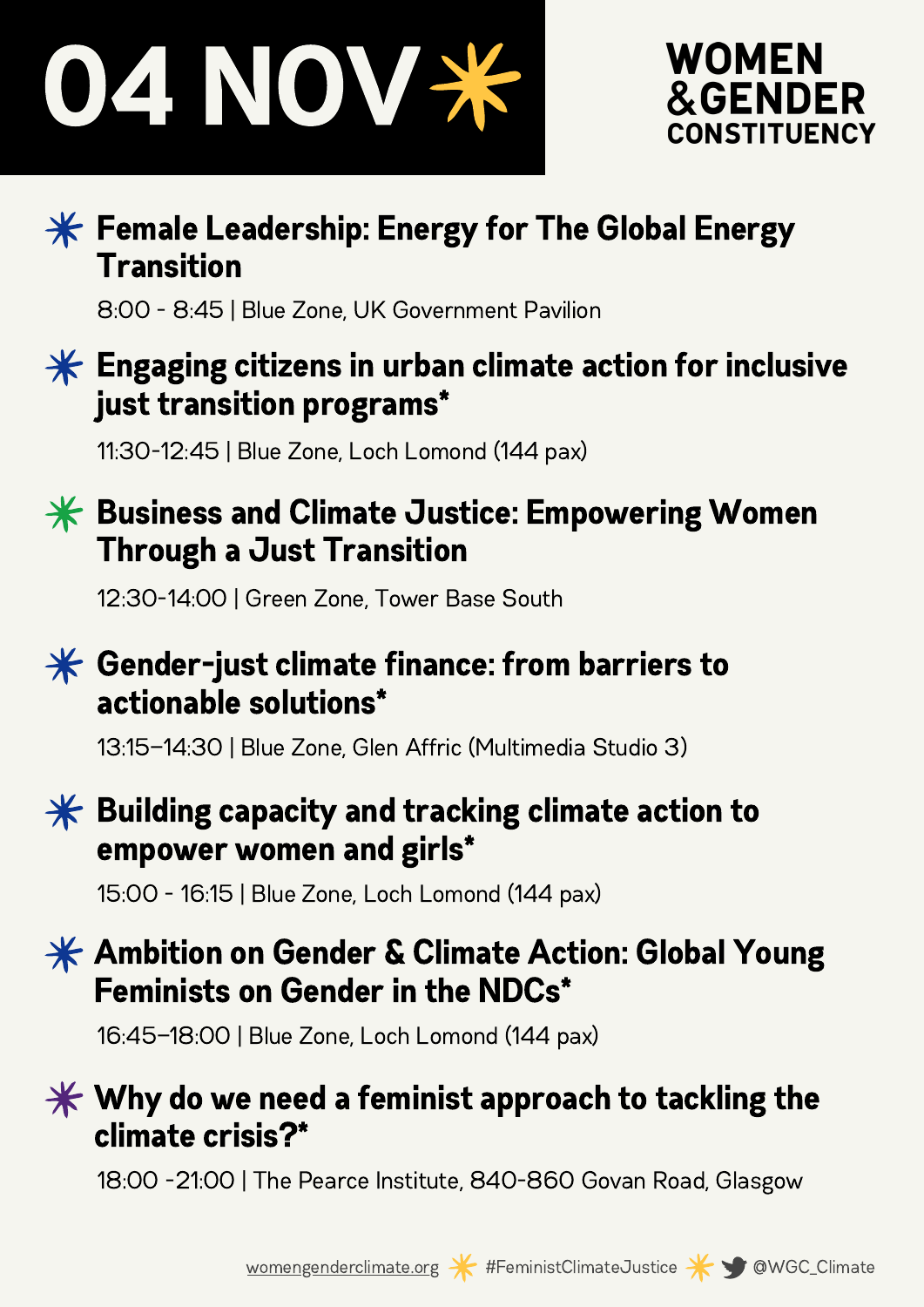



#### $\mathbf{\ast}$  Faith in action to strengthen community-led & gender-responsive adaptation for climate justice

9:30-10:30 | Green Zone, Tower Base North

#### $\frac{1}{2}$  Disability-Inclusive Climate Action: Challenges, Opportunities & Pathways

11:30-12:45 | Blue Zone, Strangford Lough (175 pax)

#### $\frac{1}{100}$  Local Climate Solutions & Eco-Village Development, 100% RE in NDCs, East Africa, South Asia, Europe\*

11:30-12:45 | Blue Zone, Loch Lomond (144 pax)

#### $*$  Climate justice, education and gender equality: targeting the connections\*

13:00-14:30 | Green Zone, IMAX

#### $*$  Engaging citizens in climate adaptation through creative communications\*

14:30-15:30 | Blue Zone, NDC Partnership Pavilion

#### $*$  Uncovering justice gaps in Just Transitions: why technological solutions won't solve the crises\*

16:45-18:00 | Blue Zone, South Downs (Multimedia Studio 1)



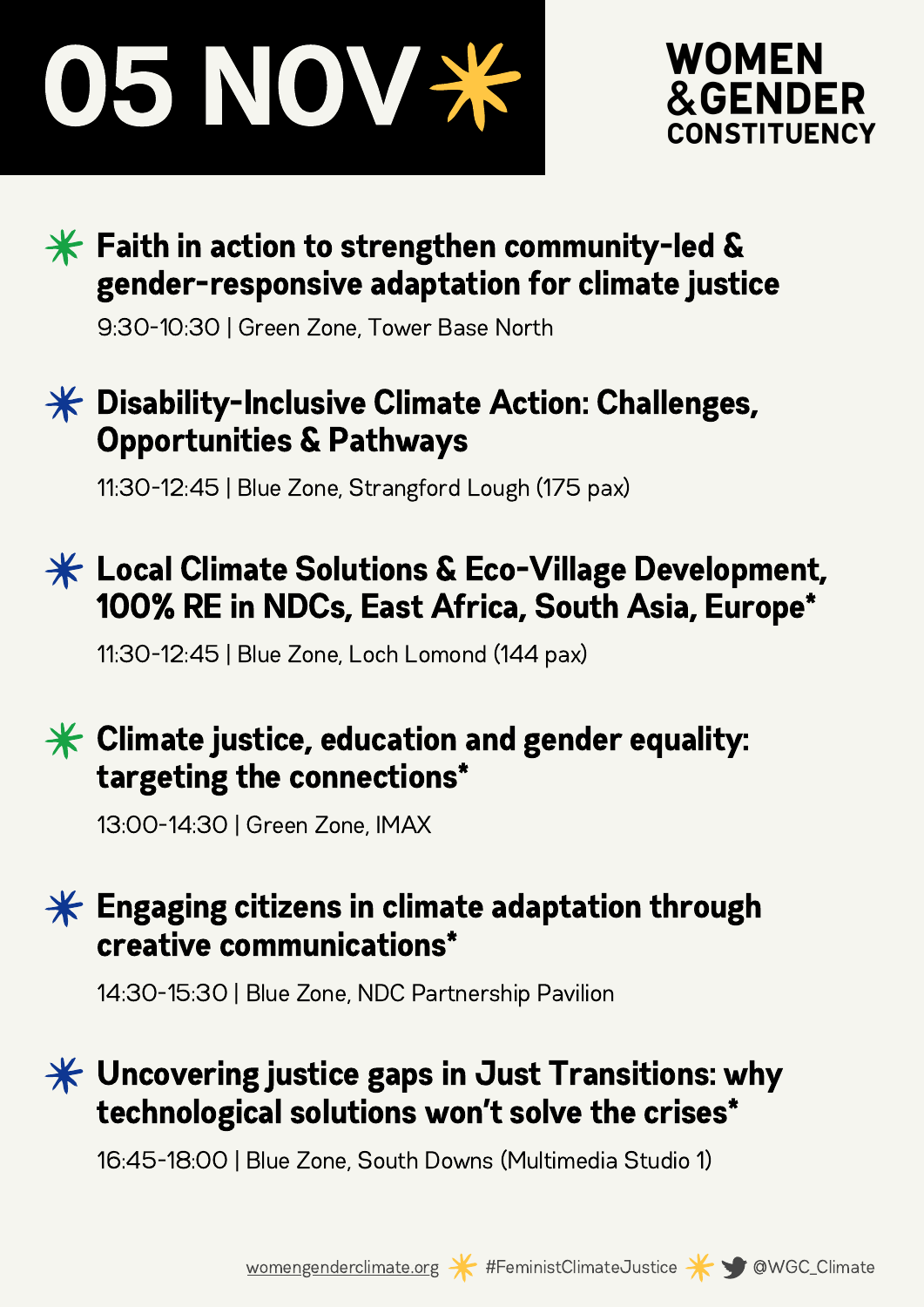



#### **<del></del>** Global Day of Action March

11:30 | Peoples' Summit, Kelvingrove Park (other local hubs & actions around the world)



#### $\mathcal K$  The Role of Youth in Climate Technology\*

15:00-15:30 | Blue Zone, UNFCCC Pavilion



#### $*$  **Global Youth Statement in Nature-Based Solutions\***

15:00-16:30 | Blue Zone, Nature Pavilion

#### $*$  Protección de los ecosistemas desde los enfoques de justicia climática, género y grupos vulnerables\*

15:45-17:45 | Blue Zone, EUROCLIMA+ Pavilion

#### $\mathcal H$  Our Climate Future is Female: Women and Girls Leading Climate Action

16:30-17:30 | Blue Zone, US Center

## $*$  **Why Big Polluters are Net Zero's Biggest Champion\***

18:30-19:45 | Blue Zone, Skomer (Multimedia Studio 2)





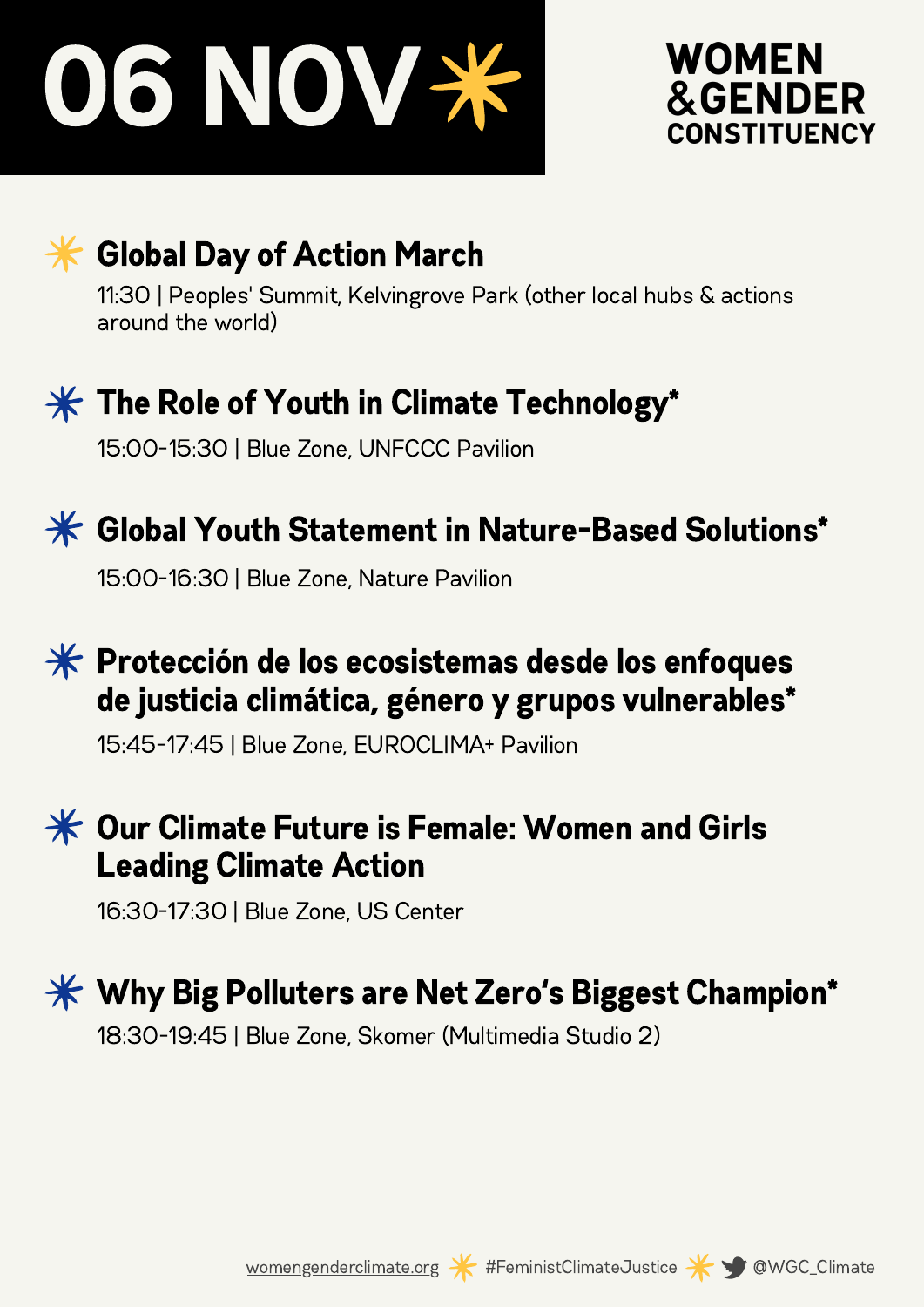



#### $*$  STEM for all and the climate crisis

11:00 - 13:00 | Green Zone, Tower Base North

#### $\frac{1}{2}$  J4ST talk: Justice for Socio-technical Transitions\*

13:30-15:00 | Strathclyde University Learning & Teaching Building, Richmond St & North Portland St, Room TL 324



#### $*$  The Political Participation of Young Migrant Women in the Pursuit of Climate Justice

9:00-10:30 | Green Zone, Tower Base South

Untold Climate Stories: Extractivism, Climate Colonialism & Community Alternatives (Virtual Toxic Tour)

9:30 | Peoples' Summit, virtual webinar



#### $\mathbf{\divideontimes}$  Getting ahead of climatic disasters\*

11:30-12:45 | Blue Zone, Loch Lomond (144 pax)



#### A Grassroots Feminist Path to Climate Justice\*

11:45 | Peoples' Summit, Adelaide Place, 209 Bath Street



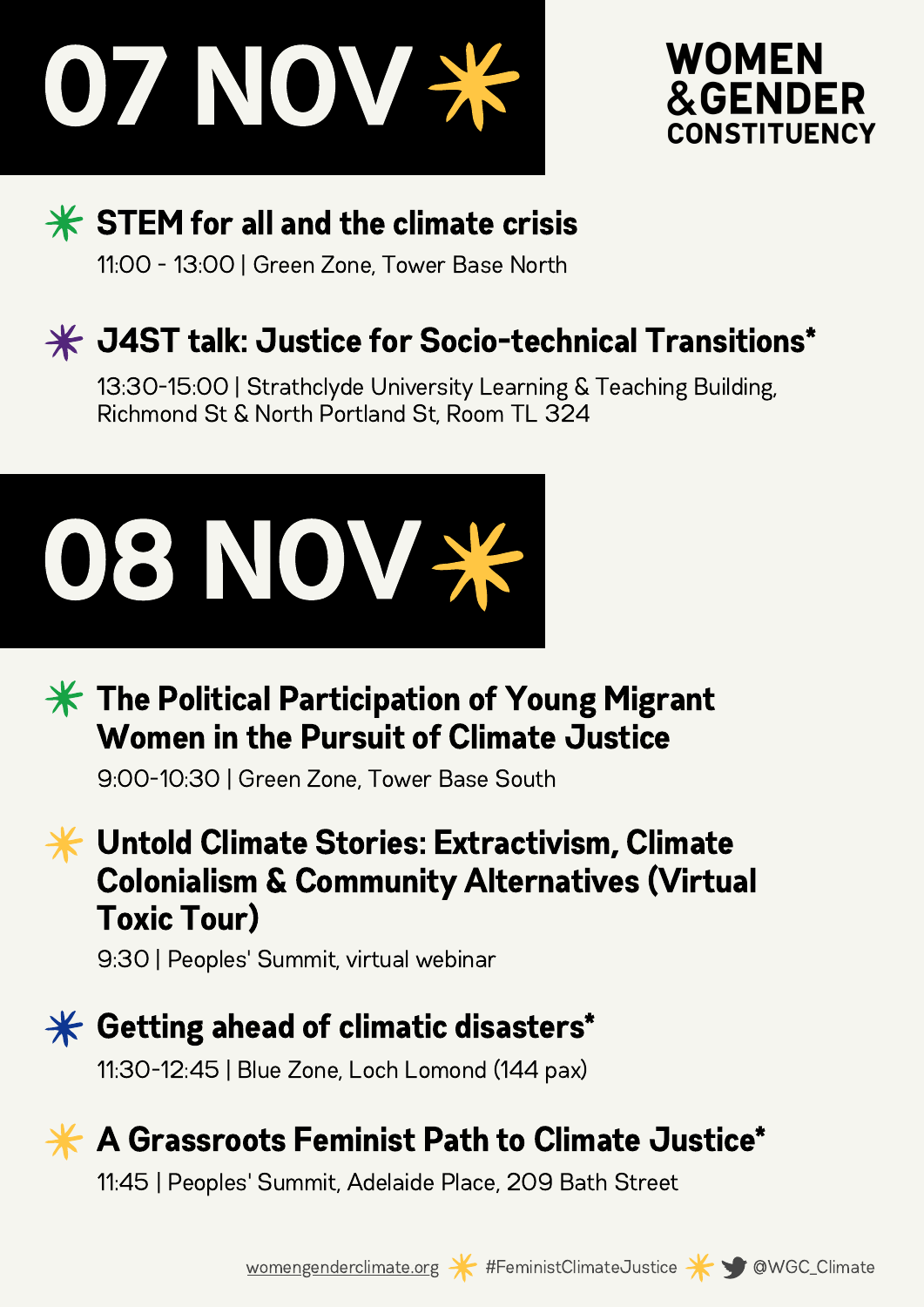





 $*$  Removing barriers to health and education\* 12:30-13:30 | Blue Zone, Shared Pavilion: Hall 4 # PV67

#### $\mathbf{\divideontimes}$  Women for Climate Justice Leading Solutions on the Frontlines of Climate Change\*

13:15-14:30 | Blue Zone, South Downs (Multimedia Studio 1)

#### $\frac{1}{2}$  Sustainability, Equality, Peace: Integrating the Climate Change & Women, Peace and Security Agendas\*

15:00—16:15 | Blue Zone, Glen Affric (Multimedia Studio 3)

#### $\mathbf{\hat{*}}$  Advancing sexual and reproductive health and rights for climate change adaptation and resilience\*

15:00—16:15 | Blue Zone, Derwentwater (44 pax)



#### $*$  The role of gender equality in decarbonising transport

16:00-17:30 | Green Zone, Science Show Theatre



#### $\mathcal K$  Reshaping Climate Narratives: Putting Justice at The Center Of Climate Action\*

16:45-18:00 | Blue Zone, Derwentwater (44 pax)



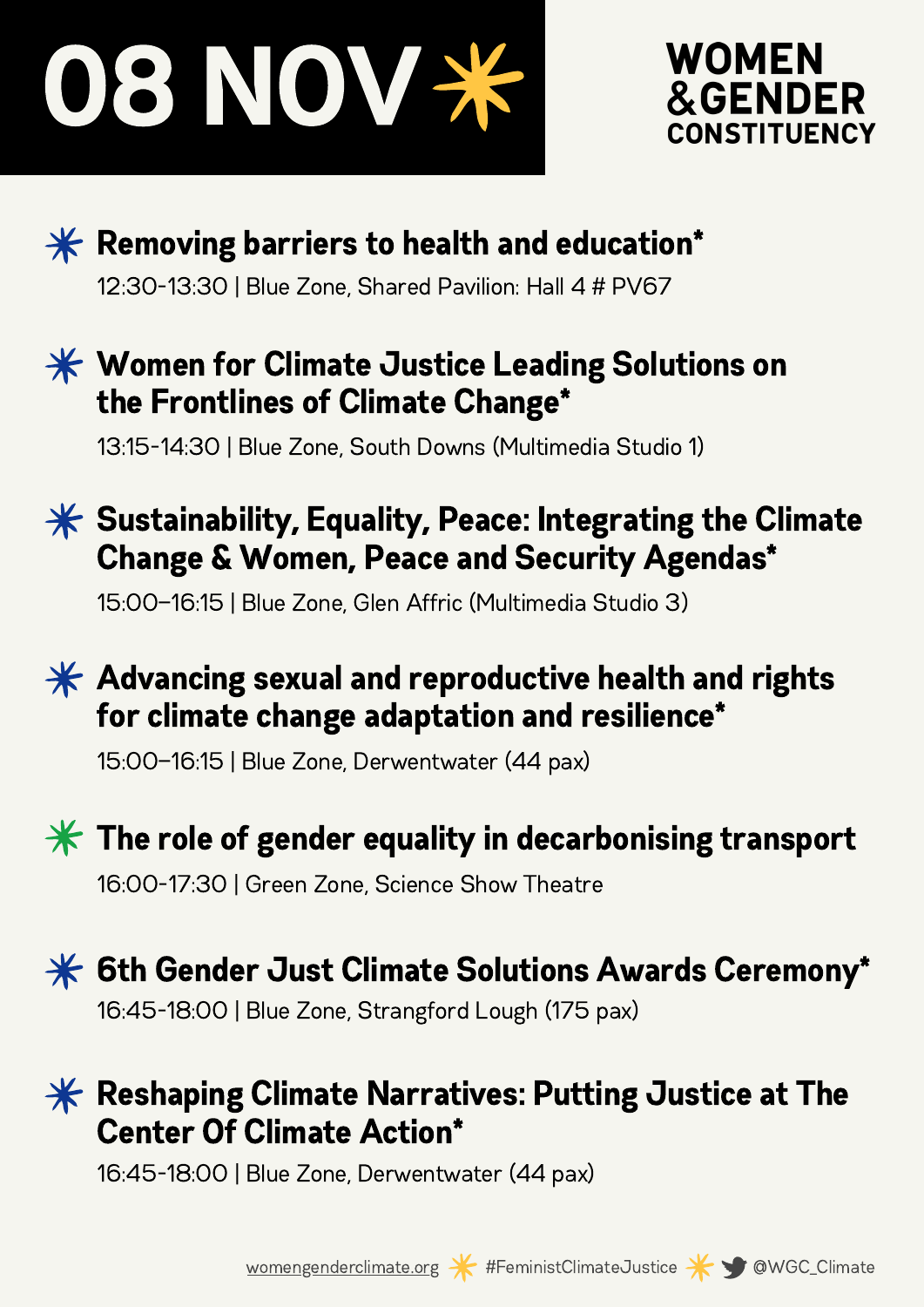



#### $*$  Protecting the Hardest Hit: the Critical Role of Gender Equality and Social Protection

18:15-19:15 | Blue Zone, UK Presidency Pavilion

#### $\mathbf{\ast}$  Understanding climate justice solutions & debunking neoliberal agendas promoting climate capitalism

18:30 | Peoples' Summit, Renfield Centre 260 Bath Street. Glasgow

#### $\mathcal H$  Avoiding the Climate Poverty Spiral: social protection to address climate-induced loss & damage\*

19:00- 22:00 | Shared Space

#### $\bigstar$ For the People and the Planet: Climate Justice Means Social Justice

19:30-21:00 | Peoples' Summit, virtual session | [Register](https://cop26coalition.org/peoples-summit/for-the-people-and-the-planet-climate-justice-means-social-justice-2/) here

#### La Vida en el Centro. Una mirada feminista desde  $\ast$ Abya Yala frente al colapso climático

20:00 | Peoples' Summit, virtual session | [Register](https://cop26coalition.org/peoples-summit/la-vida-en-el-centro-una-mirada-feminista-desde-abya-yala-frente-al-colapso-climatico/) here

#### $\mathcal H$  Gender and social inclusion across the water-foodclimate nexus

8:15 -9:15am | Blue Zone, Water Pavillion



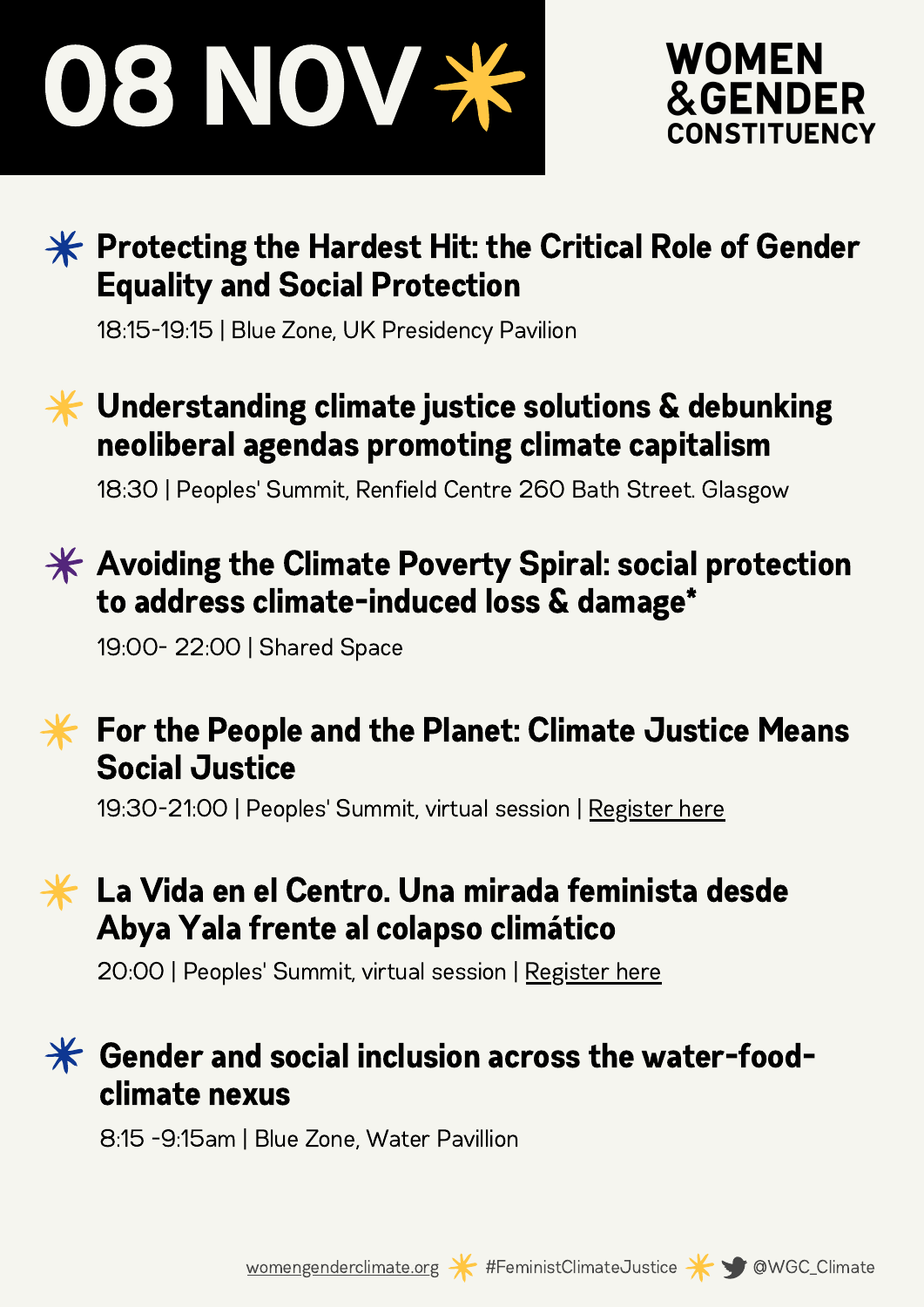



#### $*$  Women in the frontline: Healing the earth, seeking justice

9:00-10:00am | Sandyford Henderson Church Hall, Glasgow



## $\mathbf{\ast}$  Not without us! Pathways to a gender just transition\*

10:00-11:30am | Green Zone, Cinema Auditorium



11:00-13:00 | Blue Zone, Plenary Hall, Pen Y Fan (Plenary Room 2)

#### $\frac{1}{100}$  Inclusion is Key: How Gender Equality Improves Science, Tech and Innovation for Climate Action

12:15 - 13:45 | Blue Zone, UK Presidency Pavilion



### $\frac{1}{2}$  African Women's Grassroots Climate Action

12:30 - 14:00 | Green Zone, tower base south

#### $\mathbf{\ast}$  Climate-induced loss and damage: impacts and climate justice solutions\*

14:00- 15:30 | Peoples' Summit, Glasgow Film Theater

#### Questioning the Paris Agreement in Feminist Pathways towards a Just and Equitable Transition\*

14:00 | Peoples' Summit, virtual session | [Register](https://cop26coalition.org/peoples-summit/questioning-the-paris-agreement-in-feminist-pathways-towards-a-just-and-equitable-transition/) here



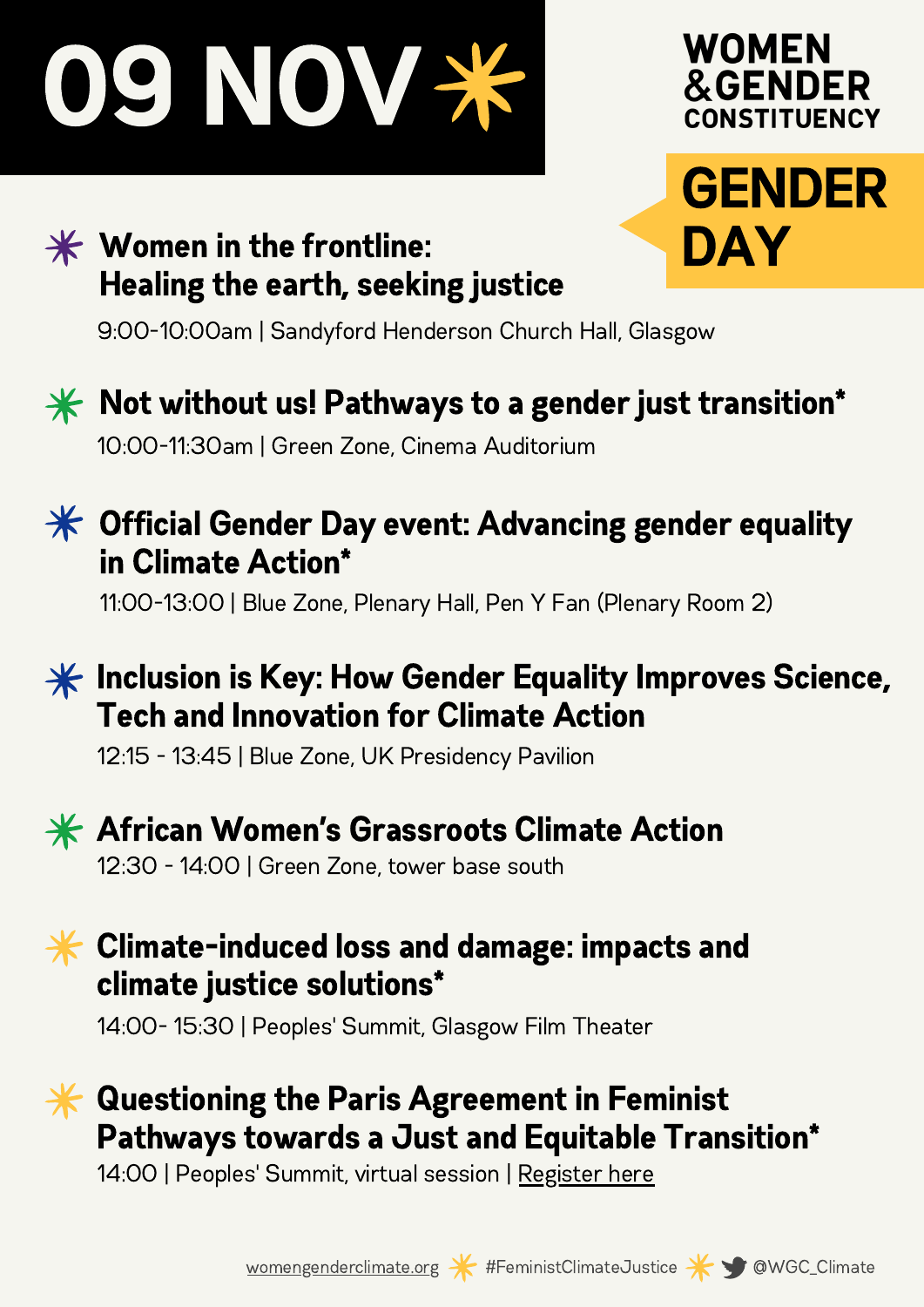

#### $*$  Net Zero: Solutions for a Gender-Sensitive Transition



14:00-15:00 | Blue Zone, UK Presidency Pavilion

#### $*$  Launch Event for the Virtual Gender Market Place: Gender in national climate policies\*

14:00-15:00 | Blue Zone



#### $*$  Climat et Biodiversité – agir en intégrant la justice de genre\*

14.30 - 15.30 | Blue Zone, French Pavilion



### Virtual Gender Market Place

15:00-18:00 | Online | [More](https://unfccc.int/topics/gender/events-meetings/gender-day-other-events-at-cops/gender-women-at-cop-26) info here



#### $\mathcal K$  Our Future, Our Voice: Girls' Education and Tackling the Climate Crisis

15:30-16:30 | Blue Zone, UK Presidency Pavilion

#### $\mathbf{\divideontimes}$  Why investing in scaling up gender-responsive climate action matter?

15:30-16:30 | Blue Zone, EU Pavilion, Room O

#### $\mathcal H$  Women leading: lessons from local action on gender and climate to inform international climate action\*

16:00 - 17:30 | Green Zone, tower base north





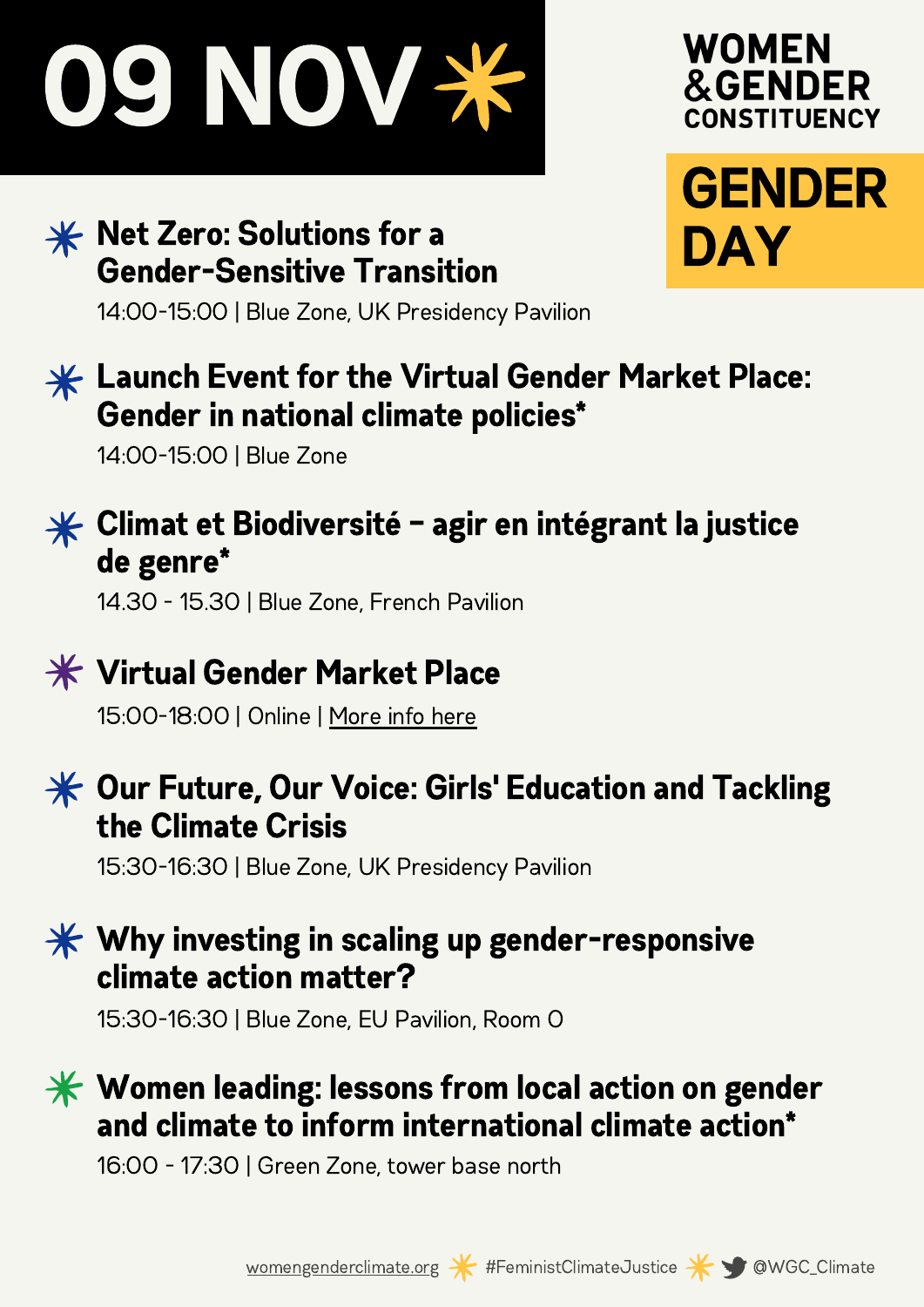

#### $\mathbf{\ast}$  **Women Count: Achieving Gender** Equality through improved Monitoring and Reporting\*

**&GENDER** CONSTITUENCY GENDER

**WOMEN** 

DAY

17:00-18:00 | Blue Zone, UK Presidency Pavilion

#### $*$  **Capacity for Change: Women's Leadership** Networking Reception\*

19:00-21:00 | Blue Zone, UK Presidency Pavilion





 $\mathcal K$  Generation Rebellion: the power of intergenerational activism: film screening & workshop

13:30 - 14:30 | Green Zone, Science Show Theatre

## Life at the Center: Towards Feminist Climate Justice

14:00 | Peoples' Summit, Adelaide Place 209 Bath Street. Glasgow





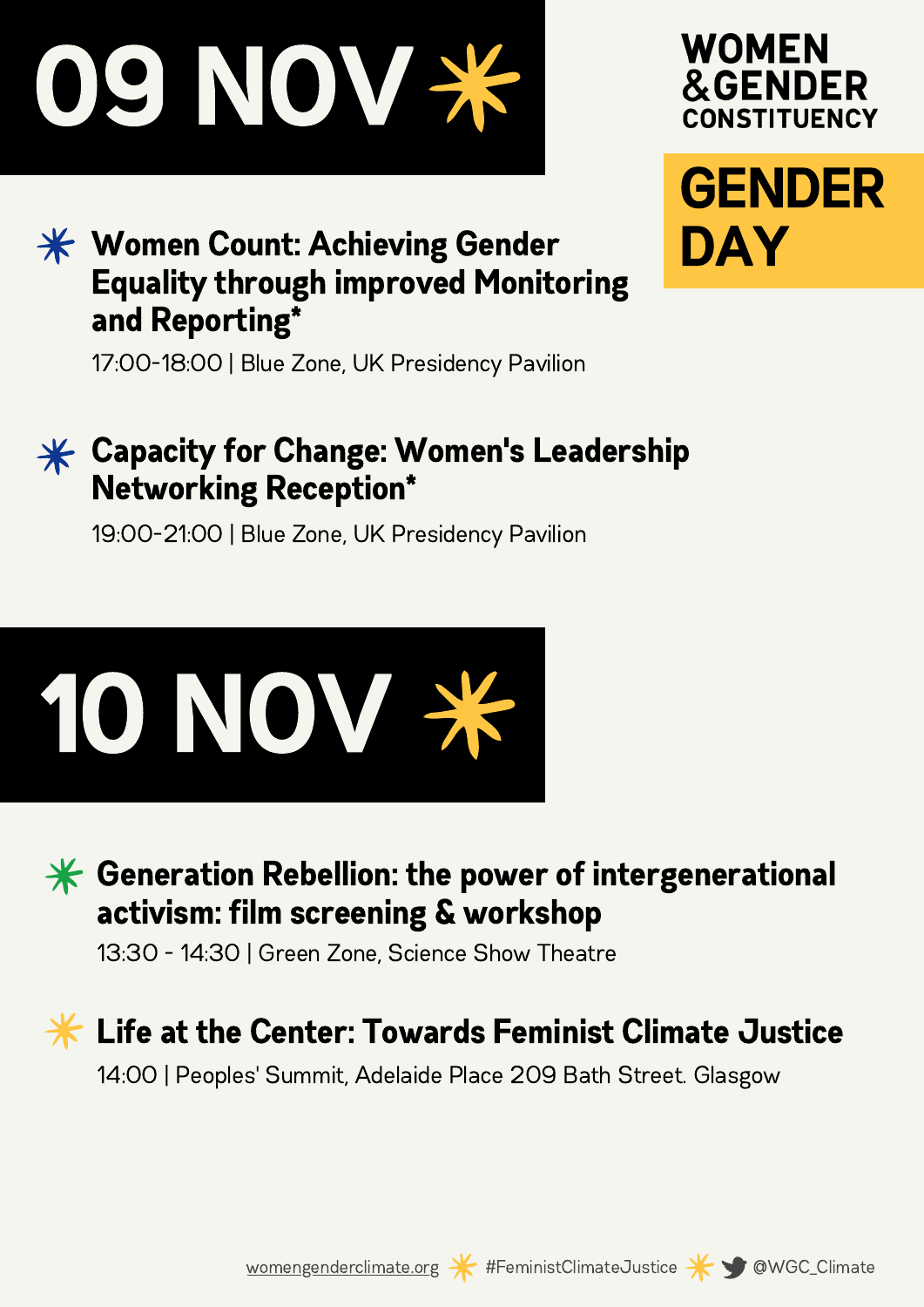# 11 NOV



#### $*$  Disability, Resilience & Inclusion in Our Cities: inclusive design & community-led urban solutions for disability-inclusive climate resilience

9:30 - 11:00 | Green Zone, tower base north

#### $\mathbf{\ast}$  The nexus between gender-based climate adaptation and localisation: lessons from Indonesia

11:00-12:00 | Green Zone, tower base south



#### $*$  Solar Cookers International COP 26 Side Event\*

13:00 - 14:00 | Blue Zone, WHO Health Pavilion

#### $*$  Lessons from Nordic Efforts to Integrate Gender Equality in Climate Finance

16:45 - 17:30 | Blue Zone, Nordic Pavilion | [Livestream](https://www.wedonthavetime.org/event/cop26)

#### $¥$  **9 Years Left to 2030: Bringing in Young European** and Global Voices\*

17:30-18:30 | Blue Zone, EU Pavilion, online

#### $*$  No climate policy is gender neutral. Here is why.

18:00-19:00 | Blue Zone, Nordic Pavillion